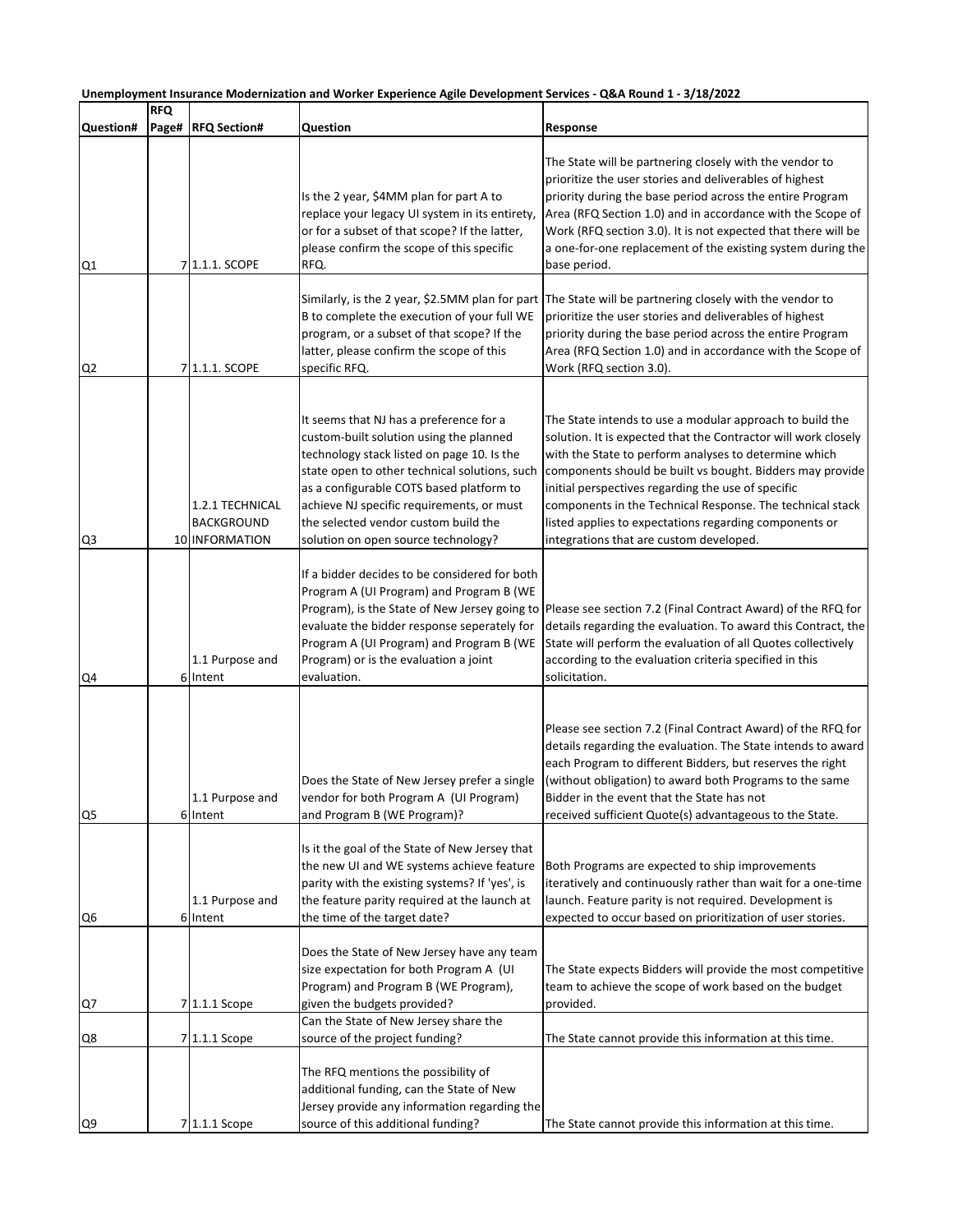| Q10 |   | 7 1.1.1 Scope                                   | Can the State of New Jersey provide<br>the Program Team?                                                                                                                                                                                                     | UI Program: The Contractor will be an integral part of the<br>New Jersey Office of UI Modernization. There is a lead for<br>this Office and additional roles will be recruited in the areas<br>of Product, Customer Experience, Policy, and Operations.<br>This team works closely with the other technology and<br>program area staff in the department and state.<br>WE Program: The WE Program has a project executive in<br>additional information about the make-up of place and multiple agency sponsors that contribute to<br>program requirements and the identification of user needs.                                                                                                                                                                                |
|-----|---|-------------------------------------------------|--------------------------------------------------------------------------------------------------------------------------------------------------------------------------------------------------------------------------------------------------------------|--------------------------------------------------------------------------------------------------------------------------------------------------------------------------------------------------------------------------------------------------------------------------------------------------------------------------------------------------------------------------------------------------------------------------------------------------------------------------------------------------------------------------------------------------------------------------------------------------------------------------------------------------------------------------------------------------------------------------------------------------------------------------------|
| Q11 |   | 9 1.2 Background                                | Are there date-driven deadlines for<br>deploying the new UI and WE systems? If<br>yes, what is driving the deadlines?                                                                                                                                        | There are not currently specific deadlines, but the team will<br>be looking to continue momentum of existing development<br>by shipping improvements iteratively.                                                                                                                                                                                                                                                                                                                                                                                                                                                                                                                                                                                                              |
| Q12 | 9 | 1.2.1 Technical<br>Background<br>Information    | Can the State of New Jersey provide more<br>information about the legacy systems? Are<br>they traditional Mainframe (COBOL, DB2,<br>CICS) systems? Are there any client/server,<br>Java modernizations that need to be<br>intergrated or further modernized? | UI Program: The existing systems are generally comprised of<br>a public intake web form, powered by a Java web<br>application and Oracle database, a case management<br>system (VB desktop application client), and a mainframe<br>system that stores data and processes business logic.<br>Mainframe technology includes IBM zseries platform,<br>comprised of COBOL programs writing to both IMS and DB2<br>databases. There are various initiatives underway to<br>modernize these systems, including a python-based intake<br>form, and a web-based Java application to replace the case<br>management client.<br>WE Program: Existing user-facing application is a modern<br>JavaScript web application, which may need to integrate<br>with other systems in the future. |
| Q13 |   | 1.2.1 Technical<br>Background<br>10 Information | Can the State of New Jersey describe the<br>maturity of its current AWS and DevSecOps<br>implementation? Is there a fully functional<br>Product Development environment with an<br>established CI/CD pipeline?                                               | The State of New Jersey successfully manages production<br>applications in AWS, leverage CI/CD pipelines to integrate<br>source code control and automated testing. This<br>infrastructure is not currently used for UI-related systems<br>but it is expected that new development would.                                                                                                                                                                                                                                                                                                                                                                                                                                                                                      |
| Q14 |   | 1.2.2 Product<br>Backlog/User<br>10 Stories     | Will the Product Owner be respsonsible for<br>maintaining the product backlog and writing<br>the user stories? Or is the State envisioning a<br>collaborative effort?<br>in technical design and coding decisions and                                        | The State envisions a collaborative effort.<br>How will the State of New Jersey be involved The State's product owner will be responsible for reviewing<br>technical architecture proposals and sprint deliverables.                                                                                                                                                                                                                                                                                                                                                                                                                                                                                                                                                           |
| Q15 |   | 3.1.5 Product<br>20 Development                 | vendor's teams?                                                                                                                                                                                                                                              | reviewing the technical choices made by the The State will sign off on technical approaches but expects<br>to do so collaboratively with the vendor.                                                                                                                                                                                                                                                                                                                                                                                                                                                                                                                                                                                                                           |
| Q16 |   | 3.1.5 Product<br>20 Development                 | How and to what degree will the State of<br>New Jersey influence the agile development<br>and engineering practices of the team?                                                                                                                             | Vendors will be evaluated based on their established agile<br>development practices. The State is flexible in the<br>implementation of agile methodology, on things like sprint<br>cycle length and reporting mechanisms, but the State will<br>aim to align the agile development process of this project<br>with industry best practices, as best captured in the Digital<br>Services Playbook.                                                                                                                                                                                                                                                                                                                                                                              |
| Q17 |   | 3.1.5 Product<br>20 Development                 | What is the purpose, level-of-detail, and<br>expected accuracy of the product plan and<br>roadmap described on page 20?                                                                                                                                      | The product plan and roadmap are intended to be guiding<br>documents that assist the team in maintaining a consistent<br>and aligned vision. It is expected that this plan and roadmap<br>will evolve continuously. It is not expected that these<br>documents will be overly detailed beyond what is useful for<br>delivery and alignment.                                                                                                                                                                                                                                                                                                                                                                                                                                    |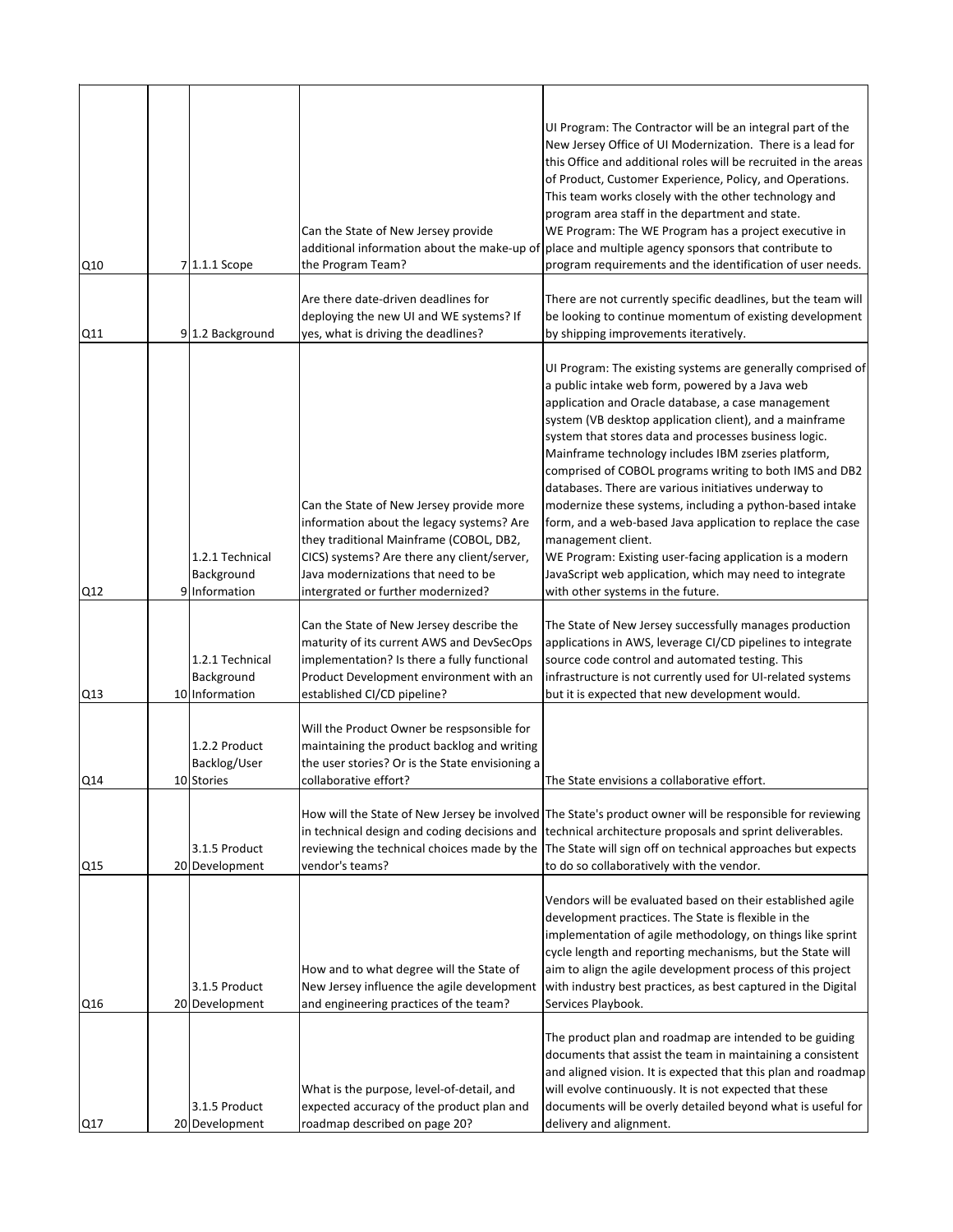|                 |     |                         | Can the State of New Jersey explain the        | All members of the team, including the vendor, are           |
|-----------------|-----|-------------------------|------------------------------------------------|--------------------------------------------------------------|
|                 |     |                         | average percentage of time the PO will be      | expected to follow the Digital Service Best Practices.       |
|                 |     | 3.1.17.1                | involved with the project and which of the     | UI Program: The UI Product Owner is fully dedicated to UI    |
|                 |     | Attachment A:           | PO accountabilities listed on page 27 the      | Modernization.                                               |
|                 |     | <b>Digital Services</b> | state's PO will have versus which the vendor   | WE Program: The WE Product Owner is fully dedicated to       |
| Q18             |     | 27 Best Practices       | will have?                                     | this initiative.                                             |
|                 |     |                         |                                                |                                                              |
|                 |     |                         | Can the State of New Jersery clarify Key       |                                                              |
|                 |     |                         | Personnel expectations if a bidder elects to   |                                                              |
|                 |     |                         | propose for both programs? Is the State        | It is expected that the Key Personnel will be dedicated to   |
|                 |     |                         | expecting three key personnel to be named      | the program that the Bidder is awarded. In the event the     |
|                 |     |                         | that would work across both programs or is     | Bidder wishes to specify different Key Personnel that would  |
|                 |     |                         | the State expecting the bidder to name         | be assigned depending on which Program is awarded, it        |
|                 |     | 4.2.2.3 Staffing        | three key personnel for each of the            | may do so in the Staffing Plan. See Q5 for details regarding |
| Q19             |     | 50 Plan                 | programs?                                      | awarding of Programs.                                        |
|                 |     |                         | From the instructions, it appears that the     |                                                              |
|                 |     |                         | State of New Jersey would like the bidder to   |                                                              |
|                 |     | 4.2.2.4 Similar         | extract the Source Code Repositories and       |                                                              |
|                 |     | Experience              | send as an attachment. Would it be             |                                                              |
|                 |     | Overview and            | acceptable to provide a link to the            | The State has updated the RFQ (section 4.2.2.4) to allow for |
| Q <sub>20</sub> |     | 51 Work Samples         | respositories?                                 | submission of links.                                         |
|                 |     |                         |                                                | The RFQ (section 3.1.6) has been updated to clarify that the |
|                 |     |                         |                                                | distinction is based on the severity and impact of the       |
|                 |     |                         | How does the state distinguish Production      | outage (e.g., customer-facing outage, security or privacy    |
| Q21             |     | 21 3.1.6                | Systems versus Business-critical systems?      | incident).                                                   |
|                 |     |                         |                                                |                                                              |
|                 |     |                         | Is the optional Help Desk Support task and     | The optional help desk support task and its staff of         |
|                 |     |                         | its staff of dedicated technicians included in | dedicated technicians is not included in the budget. These   |
| Q22             |     | 24 3.1.14               | the budget provided for these projects?        | staff do not need to be allocated in the "Base Team".        |
|                 |     |                         |                                                |                                                              |
|                 |     |                         | When the state requests that the vendor        |                                                              |
|                 |     |                         | describe their "Product Management and         |                                                              |
|                 |     |                         | Development Methodology," would they like      |                                                              |
|                 |     |                         | an explanation of product management and       |                                                              |
|                 |     |                         | agile delivery and/or application              |                                                              |
|                 |     |                         | development? In short, where should the        | The RFQ (section 4.2.2.2) has been updated to better clarify |
|                 |     |                         | vendor describe their software engineering     | that this should be included in the Written Technical        |
| Q <sub>23</sub> |     | 49 4.2.2.2              | approach?                                      | Proposal.                                                    |
|                 |     |                         |                                                |                                                              |
|                 |     |                         | For the similar experience submission, would   |                                                              |
|                 |     |                         | a project that started in the range that you   |                                                              |
|                 |     |                         | specified (~5-20 FTE) and then subsequently    |                                                              |
|                 |     |                         | grew larger than the specified range be an     |                                                              |
| Q <sub>24</sub> |     | 51 4.2.2.4              | appropriate example?                           | Yes.                                                         |
|                 |     |                         |                                                | The State intends to act promptly to award a contract. At    |
|                 |     |                         | To ensure our staffing plan is as accurate as  | present time, the State intends to award a contract by mid-  |
|                 |     |                         | possible, please provide an estimated start    | May. Following award, the State is open to starting as soon  |
| Q <sub>25</sub> | N/A | N/A                     | date for the contract.                         | as feasible for the vendor.                                  |
|                 |     |                         |                                                |                                                              |
|                 |     |                         | Should the vendor take into account any        |                                                              |
| Q26             | N/A | N/A                     | launch deadlines for either program?           | See answer to Q11.                                           |
|                 |     |                         | Is it possible for a single vendor to be       |                                                              |
|                 |     |                         | awarded contracts for both the UI and WE       |                                                              |
| Q27             |     | 7 1.1.1 Scope           | Programs?                                      | See answer to Q5.                                            |